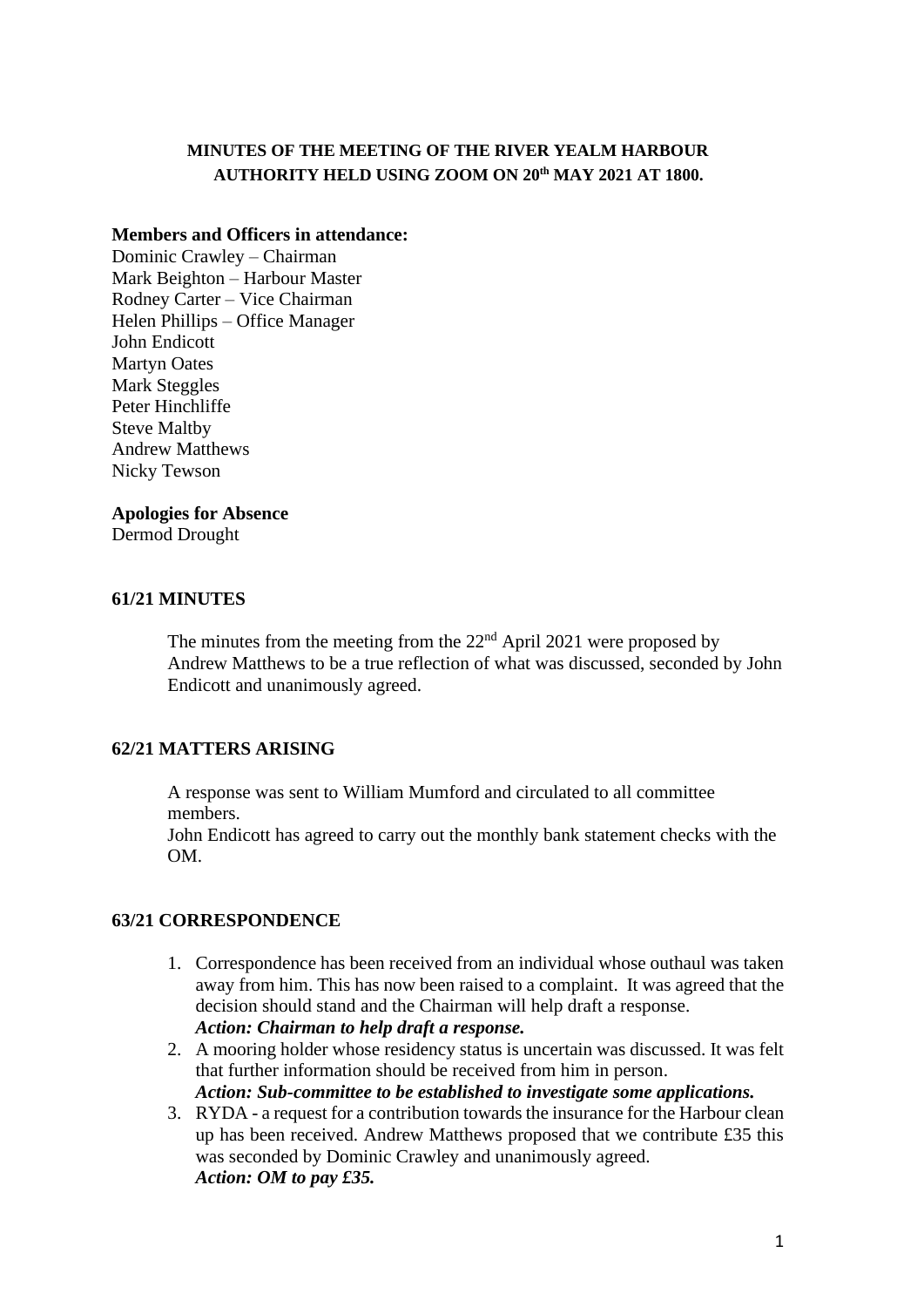- 4. Regatta Fireworks a request has been made for the authority to sponsor the firework display for the regatta. John Endicott proposed that we pay £50, this was seconded by Rodney Carter and unanimously agreed. *Action: OM to pay £50.*
- 5. Yealm Community Energy want to finance an electric water taxi to run when the current one isn't in operation. They are asking the Authority if they can install a charging point for it and somewhere to store the vessel. They will cover any costs incurred. Andrew Matthews proposed that Peter Hinchliffe talk to the HM and propose a plan to put to the Authority.

# *Action: HM and Peter Hinchliffe to report back.*

6. A request has been received to improve access at Bridgend for a disabled individual. It was pointed out that the access point at Bridgend is a public footpath. The parish representatives for Newton and Noss will bring it up at the next parish meeting and report back.

*Action: Parish Reps. to report back*

# **64/21 FINANCIAL REPORTS**

The OM ran through the figures for the month. The main source of income for March has come from kayaks and paddleboards with income year-to-date from this source amounting to £10.5k. A question was raised over the cashflow report and clarification was sought. This will be sent out to the members after the meeting. Income generally is down on forecast but expenditure is also down mainly as a result of the loss last year resulting in a rebate of corporation tax. *Action: OM to send out information on cashflow*.

# **65/21 HARBOUR MASTER'S REPORT**

- 1. There have been two incidents of note with visiting yachts this month. A boat collided with another as he came in to moor alongside the main pontoon. Separately, a crew member mis-judged the pontoon and ended up falling in the water. Both matters were resolved satisfactorily.
- 2. The railings at Yealm Steps quay have now been erected.
- 3. The question of who is liable for repairs on Pope's quay was raised and the Newton and Noss Parish reps were asked if they could find out and report back.  *Action N&N Parish reps to report back.*
- 4. Boat nights for this year to date are 310. The nearest comparable year is 2019 when figures were 380, so we are down slightly.
- 5. Trinity House have completed their annual inspection of navigation marks and were satisfied with what they found.
- 6. The Kitley Estate are installing five new moorings for ten ribs to moor to.
- 7. Yealm Development jetty there is an issue with the boats mooring alongside the new quay and the HM has asked Rodney Carter to join in with the discussions with the Yealm management committee to resolve the issue.
- 8. The long boat hook has gone missing from the launch a replacement has been ordered.
- 9. There were no aggressive behaviour incidents.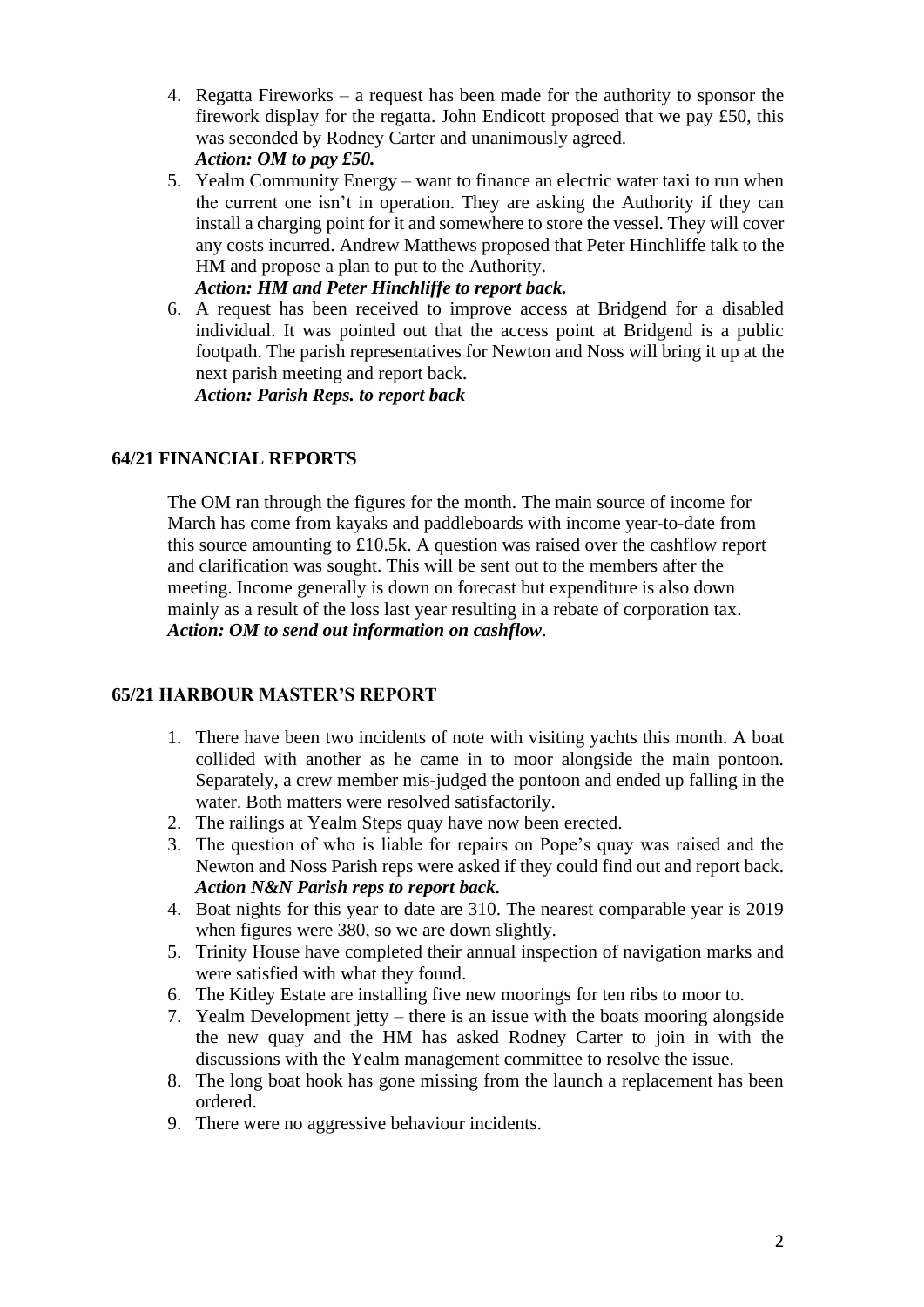## **66/21 POLICY REVIEW**

The following new policy and policy and regulation amendments were considered: -

#### **Creation of Indemnity Policy**

It was proposed to adopt a new Policy 10 headed "Indemnity" as follows: -

*"No Member of the River Yealm Harbour Authority (the "Authority"), by being party to or executing in his capacity of Member any contract or other instrument on behalf of the Authority, or otherwise lawfully executing any of the powers given to the Authority, shall be subject to be sued or prosecuted, either individually or collectively, by any person whomsoever; and the bodies or goods or lands of the several Members shall not be liable to execution of any legal process by reason of any contract or other instrument so entered into, signed, or executed by them, or by reason of any other lawful act done by them in the execution of any of their powers as Members; and the Members respectively, their heirs, executors, and administrators, shall be indemnified out of the rates and other monies coming to the hands of the Authority by virtue of this for all payments made or liability incurred in respect of any acts done by them, and for all losses, costs, and damages which they may incur in the execution of the powers granted to them."*

#### **Sub-letting of moorings**

It was proposed to introduce additional wording into the Authority's Policies and Regulations to put beyond doubt the Authority's position on sub-letting.

**"Amend River Yealm Harbour Authority Policy 5.6.i by adding:** *"Sub-letting of moorings, informally or formally, for profit or otherwise, is not permitted.""*

**"Amend River Yealm Harbour Regulation 3.6 by adding:** *"Sub-letting of moorings, informally or formally, for profit or otherwise, is not permitted."***"**

#### **Fishing from the pontoons at Yealm Steps**

It was proposed to: -

### *"***Amend River Yealm Harbour Authority Regulation 16.2 by adding** *"Fishing from the pontoon from 1st April to 30th September is only allowed from sunset to sunrise.""*

Following discussion and due consideration, Steve Maltby proposed the Authority adopt the new Indemnity Policy and the amendments to the Sub-Letting and Fishing policies and regulations. The proposal was seconded by Rodney Carter and unanimously agreed. A proposal to adopt an amendment to River Yealm Harbour Regulation 17, was not approved, pending further consideration by the HM and Authority members.

#### *Action: OM to update various rules*